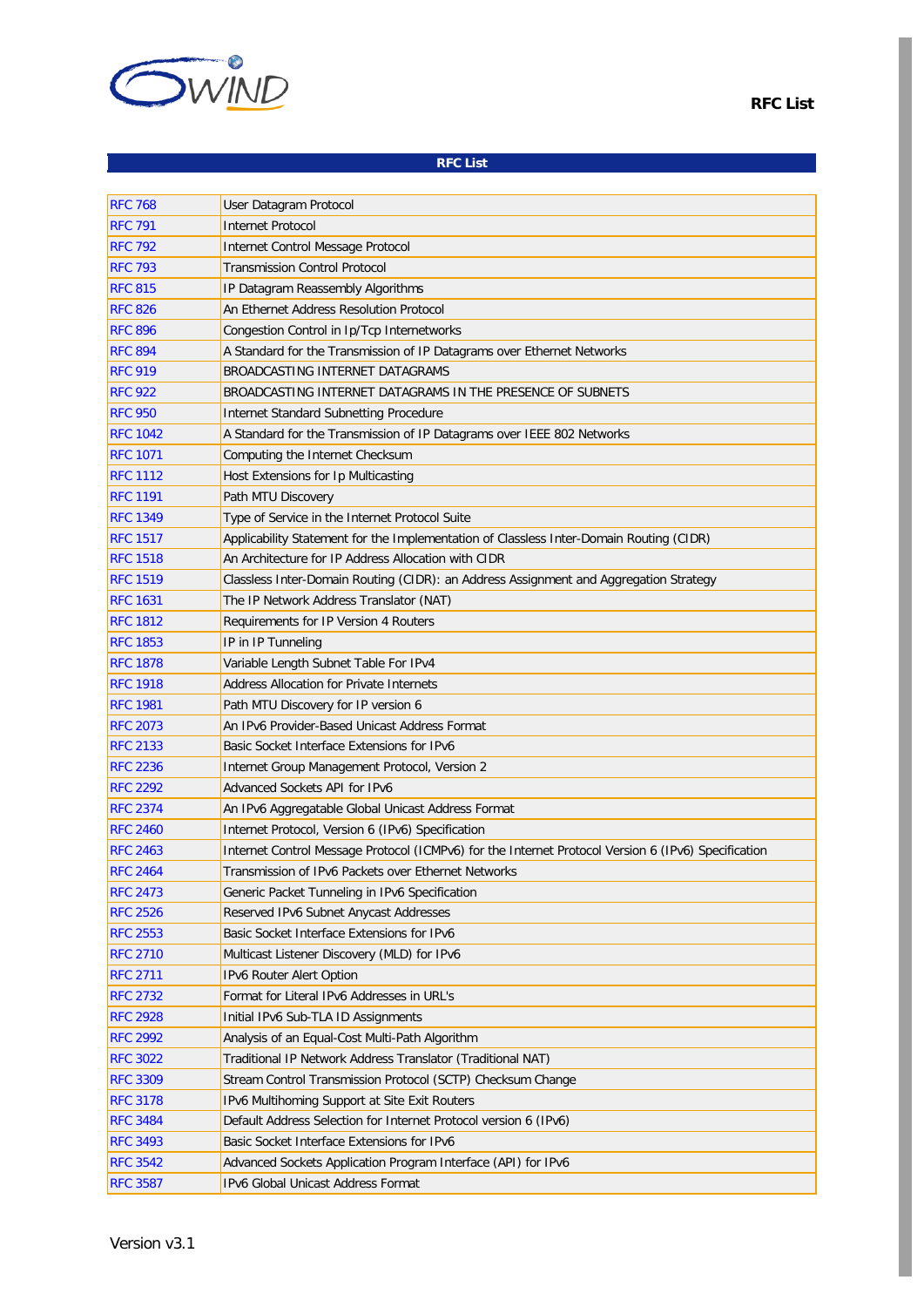

| <b>RFC 4960</b> | Stream Control Transmission Protocol                                                                                           |
|-----------------|--------------------------------------------------------------------------------------------------------------------------------|
| <b>RFC 2694</b> | DNS extensions to Network Address Translators (DNS_ALG)                                                                        |
| <b>RFC 2893</b> | Transition Mechanisms for IPv6 Hosts and Routers                                                                               |
| <b>RFC 3056</b> | Connection of IPv6 Domains via IPv4 Clouds                                                                                     |
| <b>RFC 3574</b> | Transition Scenarios for 3GPP Networks                                                                                         |
| <b>RFC 3904</b> | Evaluation of IPv6 Transition Mechanisms for Unmanaged Networks                                                                |
| <b>RFC 4029</b> | Scenarios and Analysis for Introducing IPv6 into ISP Networks                                                                  |
| <b>RFC 4038</b> | Application Aspects of IPv6 Transition                                                                                         |
| <b>RFC 4213</b> | Basic Transition Mechanisms for IPv6 Hosts and Routers                                                                         |
| <b>RFC 1321</b> | The MD5 Message-Digest Algorithm                                                                                               |
| <b>RFC 2367</b> | PF_KEY Key Management API, Version 2                                                                                           |
| <b>RFC 2401</b> | Security Architecture for the Internet Protocol                                                                                |
| <b>RFC 2402</b> | IP Authentication Header                                                                                                       |
| <b>RFC 2403</b> | The Use of HMAC-MD5-96 within ESP and AH                                                                                       |
| <b>RFC 2404</b> | The Use of HMAC-SHA-1-96 within ESP and AH                                                                                     |
| <b>RFC 2405</b> | The ESP DES-CBC Cipher Algorithm With Explicit IV                                                                              |
| <b>RFC 2406</b> | IP Encapsulating Security Payload (ESP)                                                                                        |
| <b>RFC 2410</b> | The NULL Encryption Algorithm and Its Use With IPsec                                                                           |
| <b>RFC 2451</b> | The ESP CBC-Mode Cipher Algorithms                                                                                             |
| <b>RFC 3193</b> | Securing L2TP using IPsec                                                                                                      |
| <b>RFC 3602</b> | The AES-CBC Cipher Algorithm and Its Use with IPsec                                                                            |
| <b>RFC 4301</b> | Security Architecture for the Internet Protocol                                                                                |
| <b>RFC 4302</b> | IP Authentication Header                                                                                                       |
| <b>RFC 4303</b> | IP Encapsulating Security Payload (ESP)                                                                                        |
| <b>RFC 4305</b> | Cryptographic Algorithm Implementation Requirements for Encapsulating Security Payload (ESP) and<br>Authentication Header (AH) |
| <b>RFC 2474</b> | Definition of the Differentiated Services Field (DS Field) in the IPv4 and IPv6 Headers                                        |
| <b>RFC 2475</b> | An Architecture for Differentiated Services                                                                                    |
| <b>RFC 2698</b> | A Two Rate Three Color Marker                                                                                                  |
| <b>RFC 3095</b> | RObust Header Compression (ROHC): Framework and four profiles: RTP, UDP, ESP, and uncompressed                                 |
| <b>RFC 3096</b> | Requirements for robust IP/UDP/RTP header compression                                                                          |
| <b>RFC 3260</b> | New Terminology and Clarifications for Diffserv                                                                                |
| <b>RFC 1058</b> | Routing Information Protocol                                                                                                   |
| <b>RFC 1863</b> | A BGP/IDRP Route Server alternative to a full mesh routing                                                                     |
| <b>RFC 1923</b> | RIPv1 Applicability Statement for Historic Status                                                                              |
| <b>RFC 1997</b> | <b>BGP Communities Attribute</b>                                                                                               |
| <b>RFC 2080</b> | RIPng for IPv6                                                                                                                 |
| <b>RFC 2081</b> | RIPng Protocol Applicability Statement                                                                                         |
| <b>RFC 2082</b> | RIP-2 MD5 Authentication                                                                                                       |
| <b>RFC 2092</b> | Protocol Analysis for Triggered RIP                                                                                            |
| <b>RFC 2283</b> | Multiprotocol Extensions for BGP-4                                                                                             |
| <b>RFC 2328</b> | <b>OSPF Version 2</b>                                                                                                          |
| <b>RFC 2338</b> | Virtual Router Redundancy Protocol                                                                                             |
| <b>RFC 2385</b> | Protection of BGP Sessions via the TCP MD5 Signature Option                                                                    |
| <b>RFC 2439</b> | <b>BGP Route Flap Damping</b>                                                                                                  |
| <b>RFC 2453</b> | RIP Version 2                                                                                                                  |
| <b>RFC 2545</b> | Use of BGP-4 Multiprotocol Extensions for IPv6 Inter-Domain Routing                                                            |
| <b>RFC 2740</b> | OSPF for IPv6                                                                                                                  |
| <b>RFC 2796</b> | BGP Route Reflection - An Alternative to Full Mesh IBGP                                                                        |
| <b>RFC 2858</b> | Multiprotocol Extensions for BGP-4                                                                                             |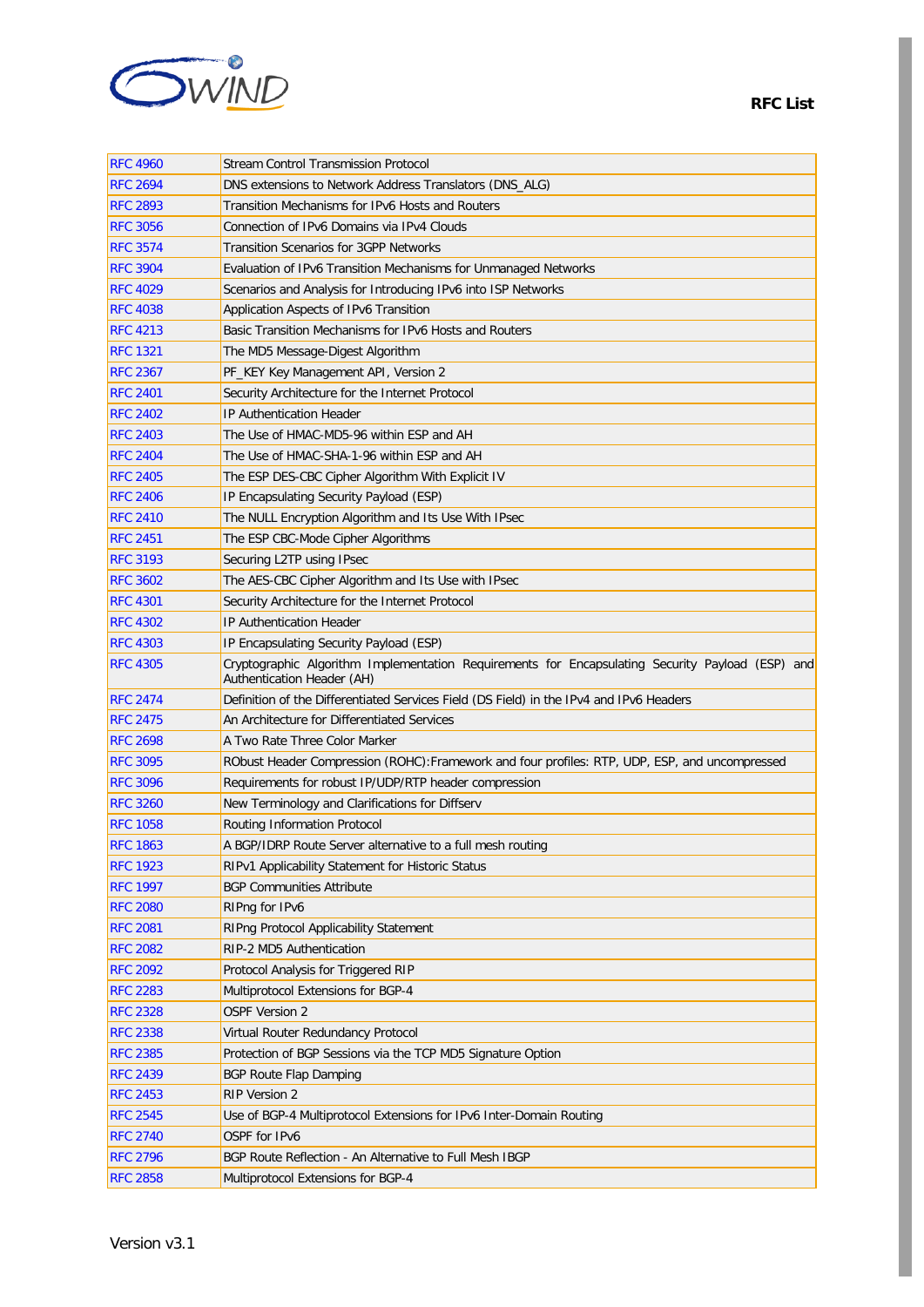

| <b>RFC 2918</b> | Route Refresh Capability for BGP-4                                                                 |
|-----------------|----------------------------------------------------------------------------------------------------|
| <b>RFC 3775</b> | Mobility Support in IPv6                                                                           |
| <b>RFC 3963</b> | Network Mobility (NEMO) Basic Support Protocol                                                     |
| <b>RFC 3776</b> | Using IPsec to Protect Mobile IPv6 Signaling Between Mobile Nodes and Home Agents                  |
| <b>RFC 4068</b> | Fast Handovers for Mobile IPv6                                                                     |
| <b>RFC 3623</b> | <b>Graceful OSPF Restart</b>                                                                       |
| <b>RFC 3768</b> | Virtual Router Redundancy Protocol (VRRP)                                                          |
| <b>RFC 4222</b> | Prioritized Treatment of Specific OSPF Version 2 Packets and Congestion Avoidance                  |
| <b>RFC 2375</b> | <b>IPv6 Multicast Address Assignments</b>                                                          |
| <b>RFC 2236</b> | Internet Group Management Protocol, Version 2                                                      |
| <b>RFC 2362</b> | Protocol Independent Multicast-Sparse Mode (PIM-SM): Protocol Specification                        |
| <b>RFC 2710</b> | Multicast Listener Discovery (MLD) for IPv6                                                        |
| <b>RFC 3810</b> | Multicast Listener Discovery Version 2 (MLDv2) for IPv6                                            |
| <b>RFC 1334</b> | <b>PPP Authentication Protocols</b>                                                                |
| <b>RFC 1661</b> | The Point-to-Point Protocol (PPP)                                                                  |
| <b>RFC 1332</b> | The PPP Internet Protocol Control Protocol (IPCP)                                                  |
| <b>RFC 1877</b> | PPP Internet Protocol Control Protocol Extensions for Name Server Addresses                        |
| <b>RFC 1990</b> | The PPP Multilink Protocol (MP)                                                                    |
| <b>RFC 1994</b> | PPP Challenge Handshake Authentication Protocol (CHAP)                                             |
| <b>RFC 2023</b> | IP Version 6 over PPP                                                                              |
| <b>RFC 2139</b> | <b>RADIUS Accounting</b>                                                                           |
| <b>RFC 2472</b> | IP Version 6 over PPP                                                                              |
| <b>RFC 2486</b> | The Network Access Identifier                                                                      |
| <b>RFC 2516</b> | A Method for Transmitting PPP Over Ethernet (PPPoE)                                                |
| <b>RFC 2548</b> | Microsoft Vendor-specific RADIUS Attributes                                                        |
| <b>RFC 2661</b> | Layer Two Tunneling Protocol "L2TP"                                                                |
| <b>RFC 2759</b> | Microsoft PPP CHAP Extensions, Version 2                                                           |
| <b>RFC 2865</b> | Remote Authentication Dial In User Service (RADIUS)                                                |
| <b>RFC 2866</b> | <b>RADIUS Accounting</b>                                                                           |
| <b>RFC 2131</b> | Dynamic Host Configuration Protocol                                                                |
| <b>RFC 2132</b> | DHCP Options and BOOTP Vendor Extensions                                                           |
| <b>RFC 3046</b> | DHCP Relay Agent Information Option                                                                |
| <b>RFC 3315</b> | Dynamic Host Configuration Protocol for IPv6 (DHCPv6)                                              |
| <b>RFC 3596</b> | DNS Extensions to Support IP Version 6                                                             |
| <b>RFC 3633</b> | IPv6 Prefix Options for Dynamic Host Configuration Protocol (DHCP) version 6                       |
| <b>RFC 3646</b> | DNS Configuration options for Dynamic Host Configuration Protocol for IPv6 (DHCPv6)                |
| <b>RFC 4075</b> | Simple Network Time Protocol (SNTP) Configuration Option for DHCPv6                                |
| <b>RFC 2407</b> | The Internet IP Security Domain of Interpretation for ISAKMP                                       |
| <b>RFC 2408</b> | Internet Security Association and Key Management Protocol (ISAKMP)                                 |
| <b>RFC 2409</b> | The Internet Key Exchange (IKE)                                                                    |
| <b>RFC 2412</b> | The OAKLEY Key Determination Protocol                                                              |
| <b>RFC 2511</b> | Internet X.509 Certificate Request Message Format                                                  |
| <b>RFC 2986</b> | PKCS #10: Certification Request Syntax Specification                                               |
| <b>RFC 3280</b> | Internet X.509 Public Key Infrastructure Certificate and Certificate Revocation List (CRL) Profile |
| <b>RFC 3706</b> | A Traffic-Based Method of Detecting Dead Internet Key Exchange (IKE) Peers                         |
| <b>RFC 3947</b> | Negotiation of NAT-Traversal in the IKE                                                            |
| <b>RFC 4306</b> | Internet Key Exchange Protocol                                                                     |
| <b>RFC 4308</b> | Cryptographic Suites for IPsec                                                                     |
| <b>RFC 1157</b> | Simple Network Management Protocol (SNMP)                                                          |
| <b>RFC 1155</b> | Structure and Identification of Management Information for TCP/IP-based Internets                  |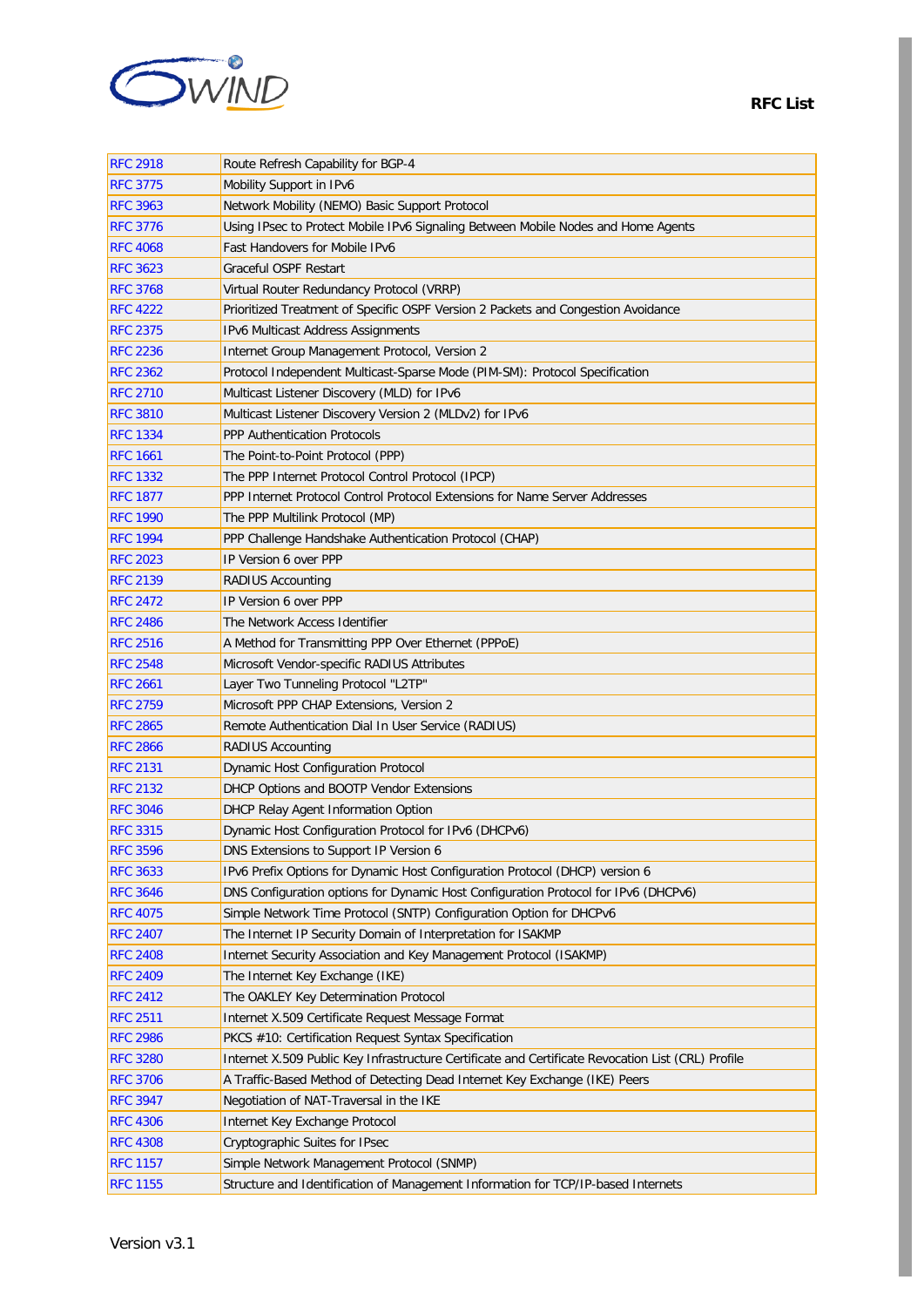

| <b>RFC 1213</b> | Management Information Base for Network Management of TCP/IP-based internets: MIB-II                             |
|-----------------|------------------------------------------------------------------------------------------------------------------|
| <b>RFC 1227</b> | SNMP MUX protocol and MIB                                                                                        |
| <b>RFC 1643</b> | Definitions of Managed Objects for the Ethernet-like Interface Types                                             |
| <b>RFC 1657</b> | Definitions of Managed Objects for the Fourth Version of the Border Gateway Protocol (BGP-4) using SMIv2         |
| <b>RFC 1724</b> | <b>RIP Version 2 MIB Extension</b>                                                                               |
| <b>RFC 1850</b> | OSPF Version 2 Management Information Base                                                                       |
| <b>RFC 1901</b> | Introduction to Community-based SNMPv2                                                                           |
| <b>RFC 1907</b> | Management Information Base for Version 2 of the Simple Network Management Protocol (SNMPv2)                     |
| <b>RFC 1908</b> | Coexistence between Version 1 and Version 2 of the Internet-standard Network Management Framework                |
| <b>RFC 2011</b> | SNMPv2 Management Information Base for the Internet Protocol using SMIv2                                         |
| <b>RFC 2012</b> | SNMPv2 Management Information Base for the Transmission Control Protocol using SMIv2                             |
| <b>RFC 2013</b> | SNMPv2 Management Information Base for the User Datagram Protocol using SMIv2                                    |
| <b>RFC 2096</b> | IP Forwarding Table MIB                                                                                          |
| <b>RFC 2452</b> | IP Version 6 Management Information Base for the Transmission Control Protocol                                   |
| <b>RFC 2454</b> | IP Version 6 Management Information Base for the User Datagram Protocol                                          |
| <b>RFC 2465</b> | Management Information Base for IP Version 6: Textual Conventions and General Group                              |
| <b>RFC 2466</b> | Management Information Base for IP Version 6: ICMPv6 Group                                                       |
| <b>RFC 2576</b> | Coexistence between Version 1, Version 2, and Version 3 of the Internet-standard Network Management<br>Framework |
| <b>RFC 2578</b> | Structure of Management Information Version 2 (SMIv2)                                                            |
| <b>RFC 2579</b> | Textual Conventions for SMIv2                                                                                    |
| <b>RFC 2667</b> | <b>IP Tunnel MIB</b>                                                                                             |
| <b>RFC 2741</b> | Agent Extensibility (AgentX) Protocol Version 1                                                                  |
| <b>RFC 2819</b> | Remote Network Monitoring Management Information Base                                                            |
| <b>RFC 2856</b> | Textual Conventions for Additional High Capacity Data Types                                                      |
| <b>RFC 2863</b> | The Interfaces Group MIB                                                                                         |
| <b>RFC 2864</b> | The Inverted Stack Table Extension to the Interfaces Group MIB                                                   |
| <b>RFC 3291</b> | <b>Textual Conventions for Internet Network Addresses</b>                                                        |
| <b>RFC 3371</b> | Layer Two Tunneling Protocol "L2TP" Management Information Base                                                  |
| <b>RFC 3411</b> | An Architecture for Describing Simple Network Management Protocol (SNMP) Management Frameworks                   |
| <b>RFC 3412</b> | Message Processing and Dispatching for the Simple Network Management Protocol (SNMP)                             |
| <b>RFC 3413</b> | Simple Network Management Protocol (SNMP) Applications                                                           |
| <b>RFC 3414</b> | User-based Security Model (USM) for version 3 of the Simple Network Management Protocol (SNMPv3)                 |
| <b>RFC 3415</b> | View-based Access Control Model (VACM) for the Simple Network Management Protocol (SNMP)                         |
| <b>RFC 3416</b> | Version 2 of the Protocol Operations for the Simple Network Management Protocol (SNMP)                           |
| <b>RFC 3417</b> | Transport Mappings for the Simple Network Management Protocol                                                    |
| <b>RFC 3418</b> | Management Information Base (MIB) for the Simple Network Management Protocol                                     |
| <b>RFC 3419</b> | <b>Textual Conventions for Transport Addresses</b>                                                               |
| <b>RFC 3635</b> | Definitions of Managed Objects for the Ethernet-like Interface Types                                             |
| <b>RFC 1944</b> | Benchmarking Methodology for Network Interconnect Devices                                                        |
| <b>RFC 2544</b> | Benchmarking Methodology for Network Interconnect Devices                                                        |
| <b>RFC 3164</b> | The BSD syslog Protocol (IPv4 and IPv6)                                                                          |
| <b>RFC 1305</b> | Network Time Protocol (Version 3) Specification, Implementation and Analysis (IPv4 and IPv6)                     |
| <b>RFC 4250</b> | The Secure Shell (SSH) Protocol Assigned Numbers                                                                 |
| <b>RFC 4251</b> | The Secure Shell (SSH) Protocol Architecture                                                                     |
| <b>RFC 959</b>  | FILE TRANSFER PROTOCOL (FTP)                                                                                     |
| <b>RFC 2428</b> | FTP Extensions for IPv6 and NATs                                                                                 |
| <b>RFC 783</b>  | THE TFTP PROTOCOL (REVISION 2)                                                                                   |
| <b>RFC 1350</b> | THE TFTP PROTOCOL (REVISION 2)                                                                                   |
| <b>RFC 855</b>  | TELNET OPTION SPECIFICATIONS                                                                                     |